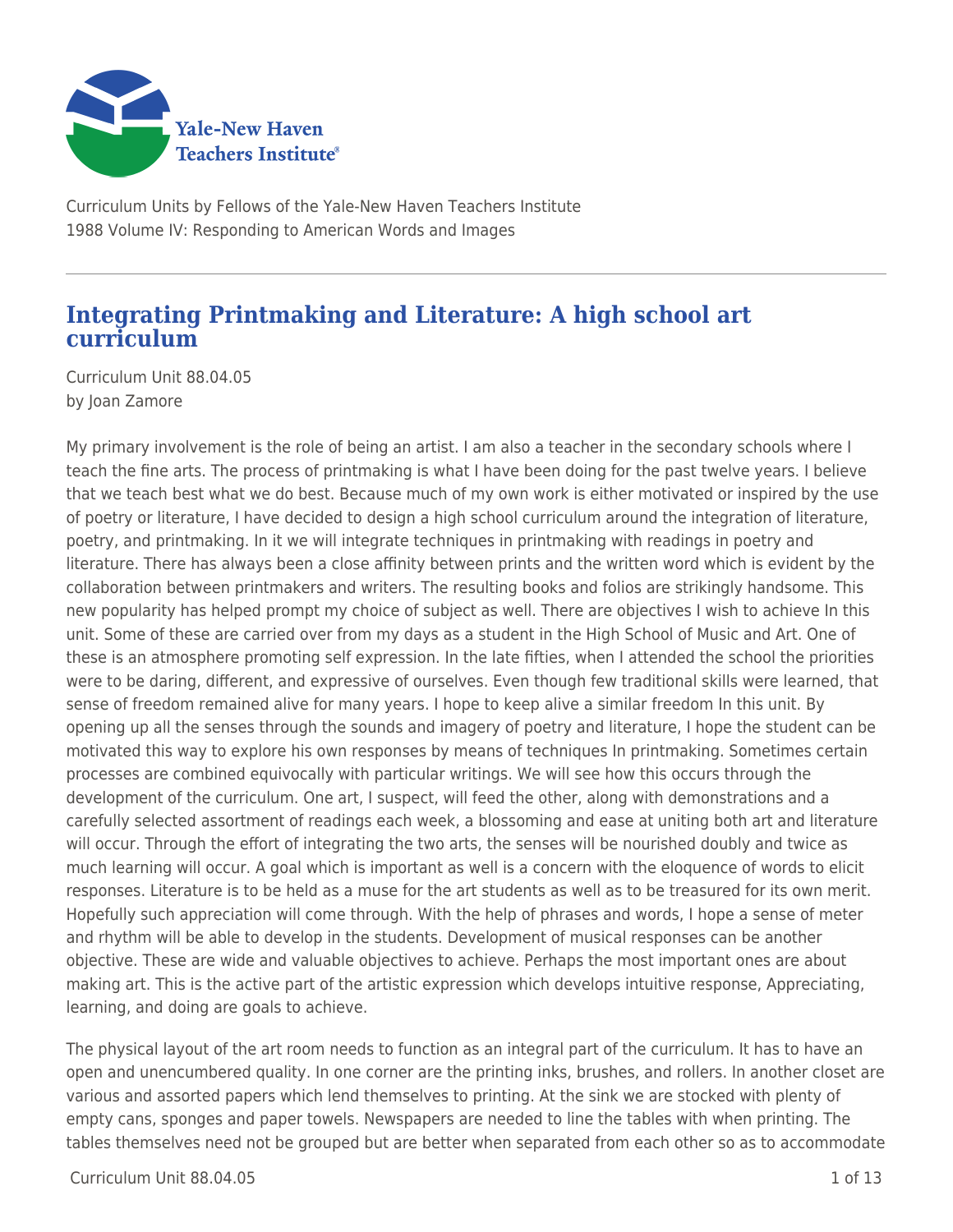two or three students at a time. Little work stations can be set up at each four foot table. This will include a 20" x 20" piece of plexiglass at each station, also rollers, tubes of water soluble printing ink and assorted corrugated papers and styrofoam trays for printing.

The plan for structuring the unit will be as follows. The classes will consist of two hourly meetings each week so as to keep a semblance of continuity. The student may choose this as his "choice" art class. This means that it will meet twice as long as a regular art class. There will be a selection of xeroxed readings given out every other week. The students will have a week to review them before they are asked to pick out a reading which they can read aloud to the class. Poems and short stories will be included in the readings. The short stories will be found in a text called, Norton Anthology of Short Fiction , published by W.W. Norton and Company, while the poetry will be found in the text, To Read Poetry , by Donald Hall, published by Holt, Rinehart and Winston. Only a segment of the short stories will be read to the class.

An important strategy is to elicit responses from the student about the literature. These responses are going to then be further translated into the art. How is this to be done? The readings from the books will be broken into seven themes. The themes shall be: Children's Fantasy, Life and Death, Nature Animals, People and Places, Comedy and Satire, Sports, Religion, and Patriotism. The themes cover a broad span and so will the styles in which they are written. They will offer themselves to diverse interpretations. For example, in the first theme concerning death and life, there are various interpretations of death and life. The poem by William Carlos Williams called "Spring and All" suggests the power of nature and rebirth, while the poem "Home Burial" by Robert Frost is a deeply moving encounter between a man (poet?) and his wife upon the death of their infant and their misunderstandings—On the other hand, Emily Dickenson internalizes her impressions of what she supposes death to be in "When I Heard a Fly Buzz When I Died." The power of suggesting death through sound and imagery is powerful here. In Faulkner's story titled "Barn Burning" a young boy breaks from his father's destructive ways. In a sense he confirms life in opposition to his unfeeling father. Because these readings offer diverse interpretations, the students can bring their own experiences to them. Their own bias is important. Because there are twelve readings in each theme, there is a better opportunity for the class to make their responses. The student may respond to Frost's poem which is a tense dialogue and an inner dialogue. His choice will indicate his point of view of death. His mental interpretation will aid Nm in rendering the artistic responses. If he recognizes his feelings about death, he learns about himself and he grows intuitively. Later I will discuss how this response will be applied to printmaking techniques. Also in using printmaking and familiarizing himself to repeating them he will grow more comfortable as the semester progresses. When the challenge of each theme confronts him, he will ask himself what piece of literature be responds to and why? For example, does he respond to the experience, to the setting, or to the mood? Does he respond to the rhythm or to the sounds? Making the art from these responses will be discussed later.

The demonstrations provide another aspect of the unit. They will be offered during the first five weeks of the unit so as to guide the students into possible approaches of printmaking. They will be demonstrated at the second meeting of each week. By this time the readings will have been introduced and the demonstrations will offer an opportunity for the students to try them out. Their adaption to the techniques will be very individual. Certain techniques will appeal to certain students. The five demonstrations of relief methods in printing are:

- 1. PRINTING CUT OUTS
- 2. LINEAR PRINTS IN STYROFOAM
- 3. PRINTING WITH FOUND ITEMS AND TEXTURES

Curriculum Unit 88.04.05 2 of 13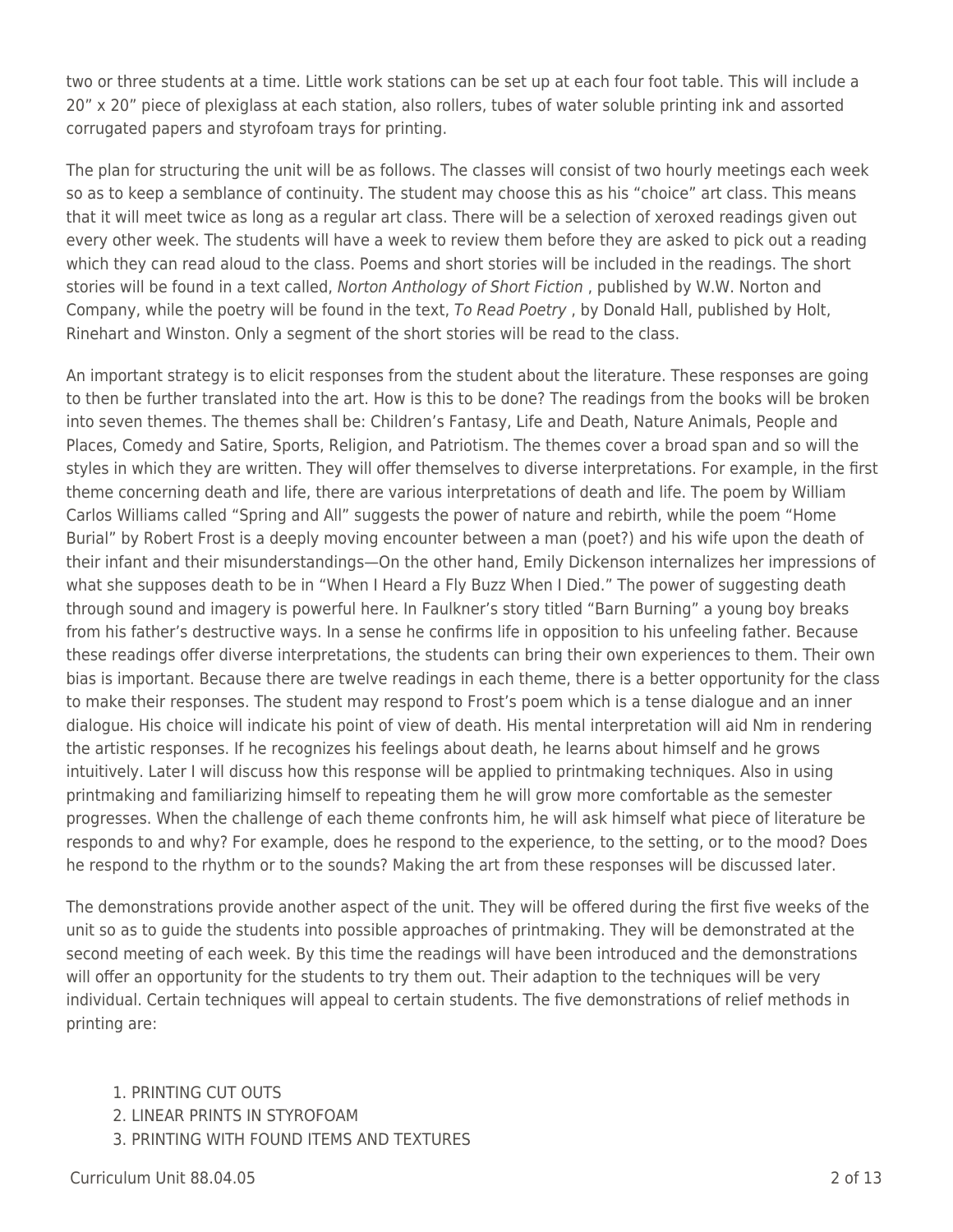## 4. THE MONOTYPE (the painterly print)

5. COMBINING POP UPS AND COLLAGE WITH RELIEF PRINTS

#### **1ST DEMONSTRATION—PRINTING CUT OUTS**

A. Objectives

- 1. How to make a cut out print
- 2. How to print the cut out
- 3. How to print the negative
- 4. How to print the positive

#### B. Materials

printing inks, water soluble

\_\_\_\_ rollers

- \_\_\_\_ matte medium
- plexiglass plate
- styrofoam, other cut out materials
- \_\_\_\_ brushes
- paper towels
- cutting tools
- water jars and sponges
- C. Process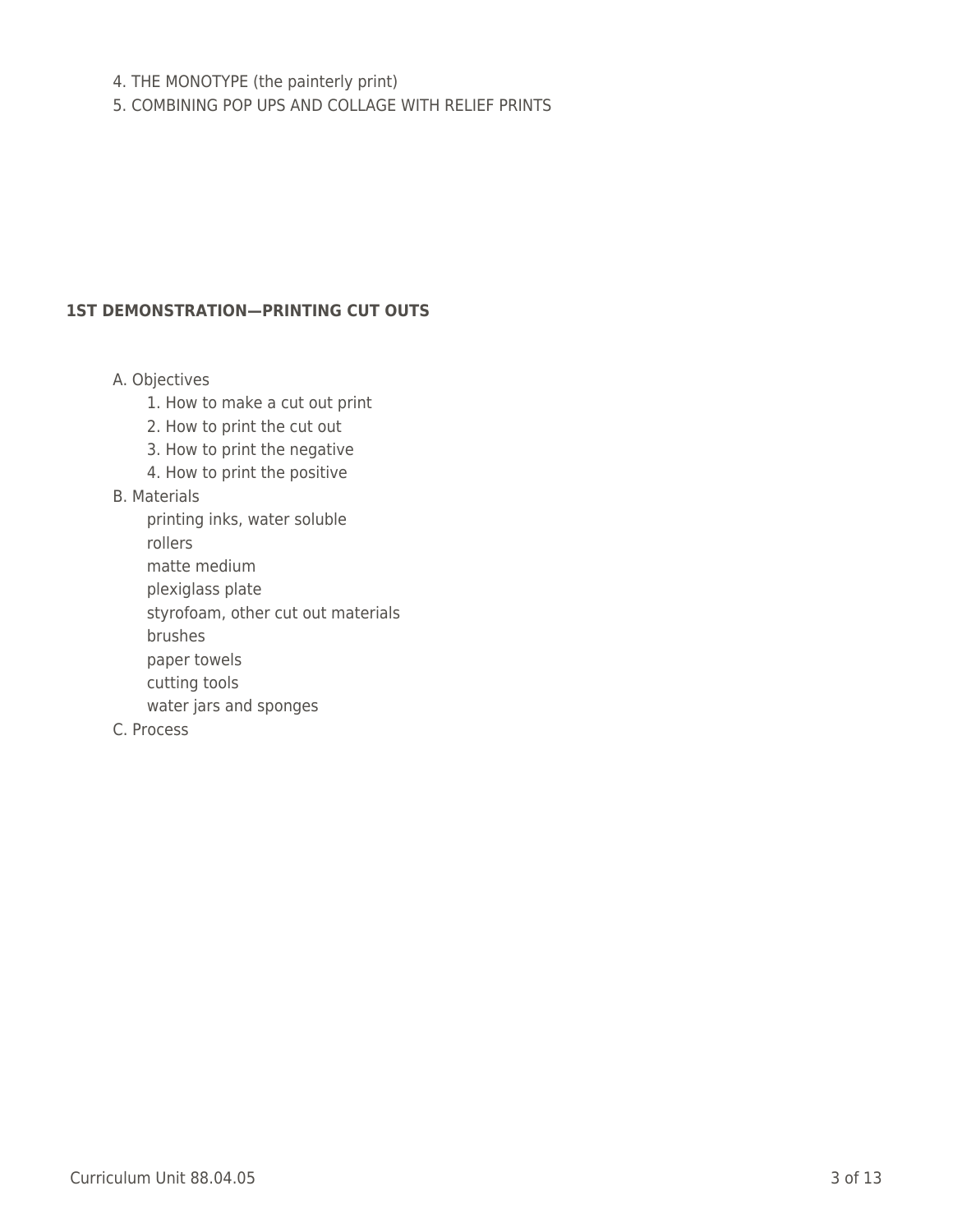## **1. Set up for inking**

At first we will talk about the set up for printmaking. Working with clean implements is important. Rollers. plexiglass, styrofoam plates, etc. are needed. We roll a small amount of ink out on the plexiglass. We add some thickening agent for better consistency.

## **2. Cutting a print**

We start by cutting out a shape. This is done with a matting knife directly into styrofoam. The image may be drawn beforehand into the styrofoam. We cut out the shape carefully so as not to destroy the surrounding styrofoam. This is a chance to make the negative print. We can push out the cut outs and put them back when we have finished printing the shapes. This is demonstrated. Then we incise some line into the styrofoam with a sharp tool for detail. A nail or blade may be used for this purpose.

## **3. Printing a positive shape**

This is done by simply pushing out the shape you desire to print, rolling the color out onto the plexiglass. Then, roll the color on the cut out shape. In order to transfer the image, turn it over, ink side down on the paper and with a clean roller press down until the ink has been transferred to the paper. This process is observed by the class. Sometimes, if the image isn't transferred properly, it is necessary to ink the piece again and print it again.

## **4. Printing a negative shape**

Push out all the shapes from the styrofoam plate. Again, check the edges of the styrofoam so they are not ragged or sloppy. Roll ink carefully over the entire surface of styrofoam, turn it over onto paper, and with a clean roller, press down on the styrofoam so that the negative print is made. Instead of printing all the shapes together, it is possible to cut out the negative shapes from their fixed pattern. This allows greater freedom in printing them individually. Questions and suggestions from students are welcomed.

After the demonstration, the students can cut out different shapes and print them. They can interchange their shapes with each other. They learn the correct way to print by repeating the process many times. They will learn variations of their own by exploring the technique again and again. They will familiarize themselves with certain variables: the correct amount of ink that is good to use, the amount of pressure that will allow them to get the image properly printed, the kind of space that they need for different compositions. Another matter to stress is good work habits. This includes keeping marks off the paper while printing and working. Also, avoiding over-inking, washing up the materials carefully, and wiping the plexiglass until there is no ink on it. Since we will be using water soluble ink there is no need to use solvents.

After the basic techniques are learned, more artistic and meaningful decision making can take place. Then the relationship of working with new tools becomes comfortable and more natural work rhythms start occurring.

## **2nd DEMONSTRATION—LINEAR PRINTS IN STYROFOAM**

## A. Objective

- 1. How to engrave a drawing into styrofoam?
- 2. What are the characteristics of the drawn image?
- 3. Compare the linear prints to the cut outs.
- 4. Reversing the image.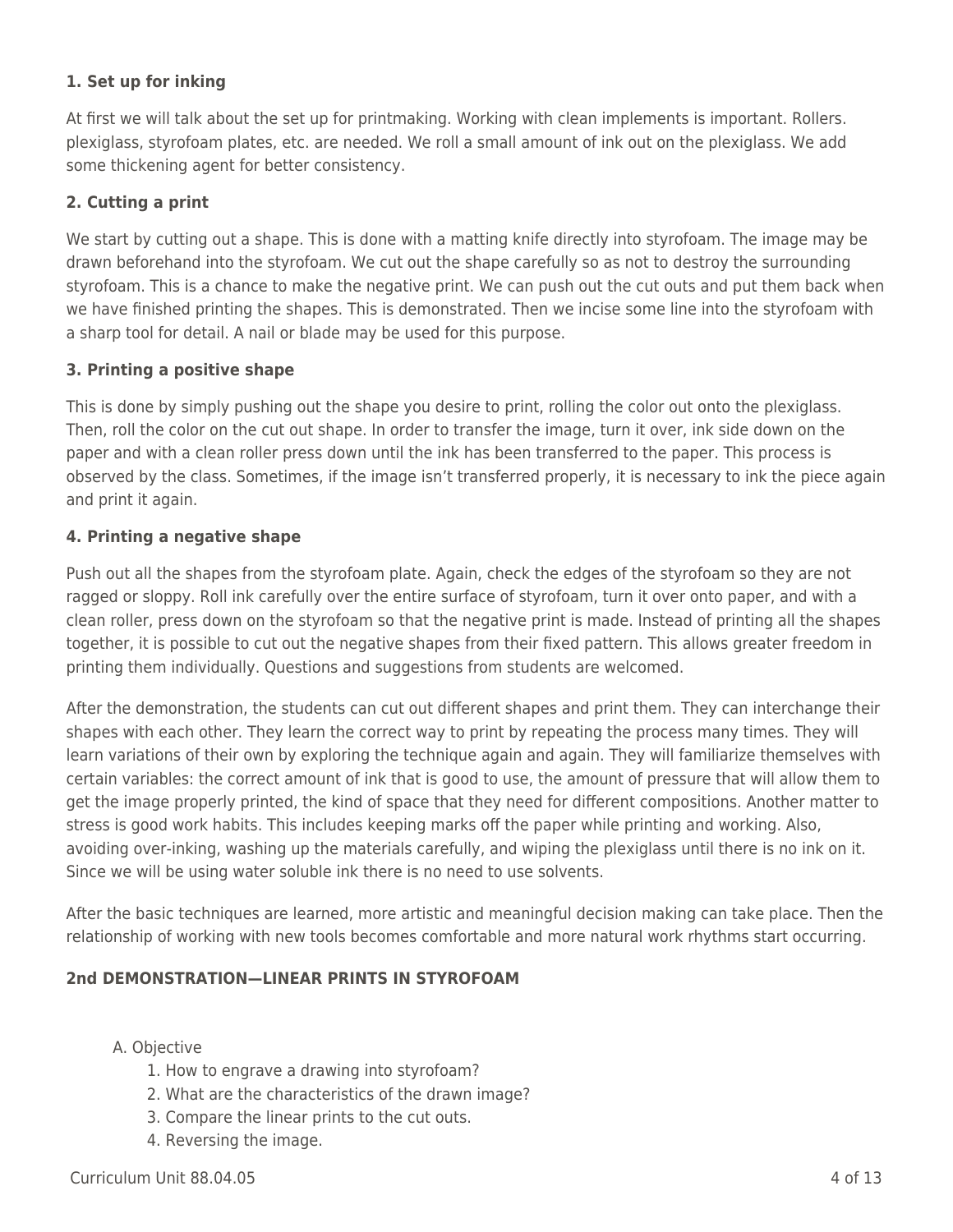5. Adapting the visual image to the printed word.

As in the earlier demonstration, there is a concern for craftsmanship and good work habits. The manner used to incise the line is demonstrated. Some tools are more successful than others to get an Incised line. The angle at which you hold the tool facilitates the drawing.

B. Materials

cutting tools, nails, blades, wires pencils materials to cut into (styrofoam) printing inks paper towels newspapers sponges and rollers

C. Process of engraving The demonstration begins by cutting a line into a piece of styrofoam. Then make a mark into the styrofoam. Different tools make different lines. Explore different line qualities.

D. Printing the drawing

- 1. Roll ink over drawing
- 2. Place the paper over a moderately inked surface
- 3. With a dry roller, press back of paper
- 4. Peel off paper to see print
- 5. Hang up print to dry or lay flat E. Clean up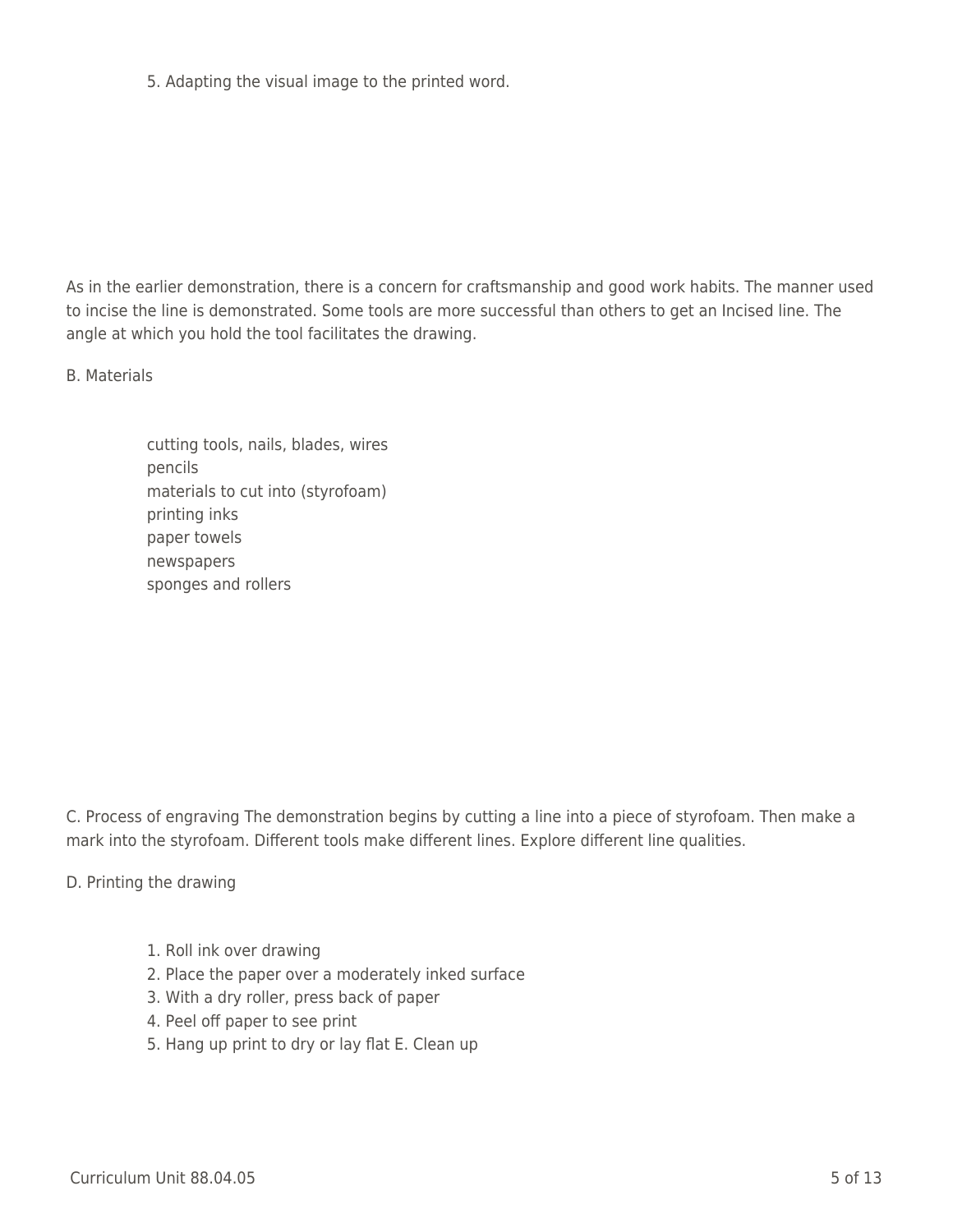#### **3rd DEMONSTRATION—PRINTING WITH FOUND ITEMS AND TEXTURES**

#### A. Objectives

1. How to prepare the objects and textures for printing (finishing with matte medium) 2. How to add and combine several techniques in one design 3. Accepting the natural irregularity of the printed image

- B. Materials
	- corrugated cardboard \_\_\_\_ scissors matte medium \_\_\_\_ rollers printing ink and matte base newspaper and paper towels printing ink, plexiglass, styrofoam, and other cutting tools

C. Process—Preparing the found items or textured

- 1. Coating the corrugated cut out shapes with matte medium by painting it on front and back
- 2. Waiting for the medium to dry before printing (follow printing directions in Demonstration
- 2)

#### **4th DEMONSTRATION—THE MONOTYPE (the painterly print**

A. Objectives in teaching

- 1. How to introduce a new printing painting technique.
- 2. How to make multiples by changing the print gradually.
- B. Materials

tubes of printing ink matte medium for mixing inks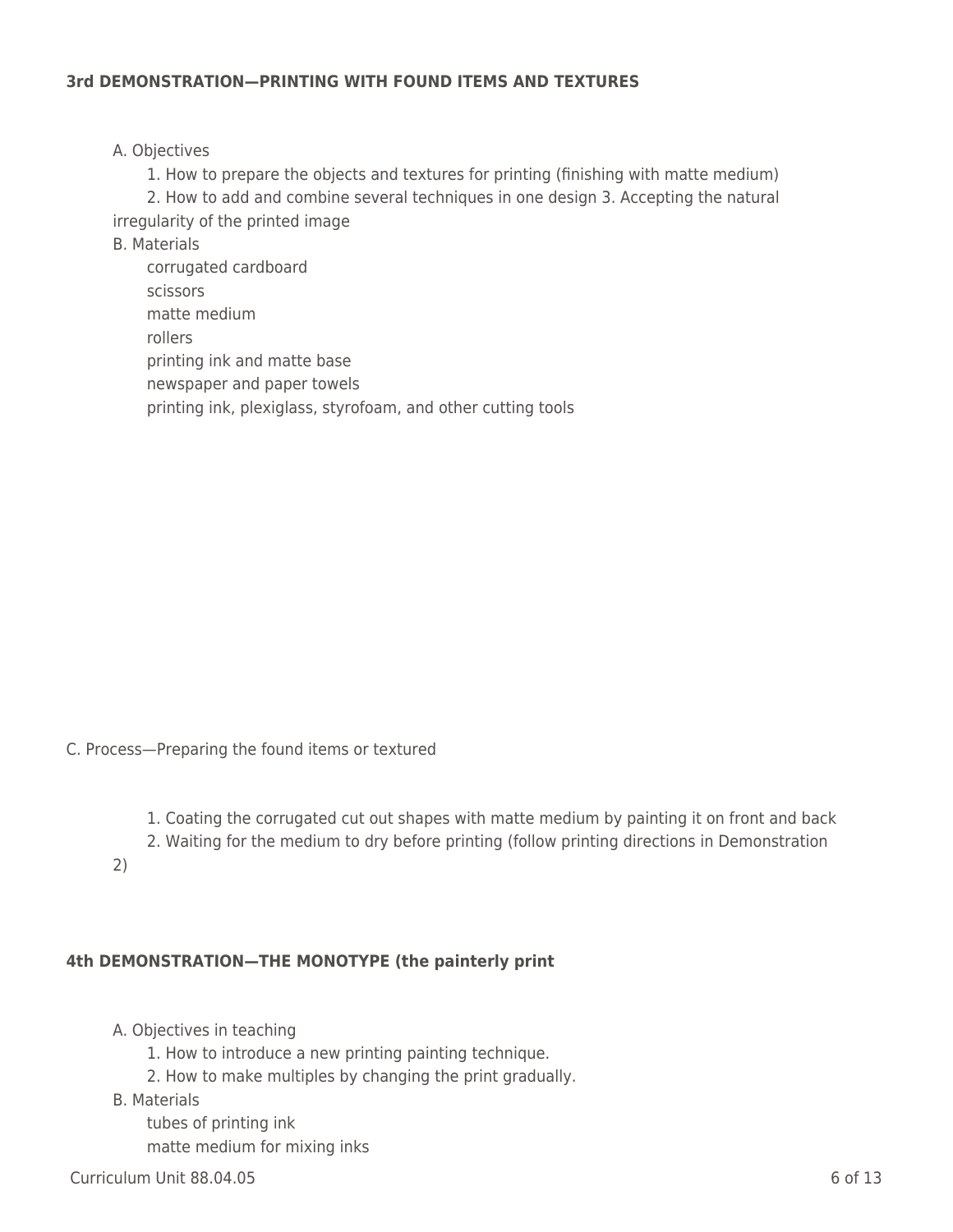soft rags, paper towels, rollers sheet of plexiglass for each student individual palettes or styrofoam trays

#### C. Process

1. Mixing inks—we need to achieve the proper consistency for the ink so it will facilitate painting and then printing. It should be the consistency of sour cream.

2. Painting the image. With one color and a brush or soft rag we can paint directly onto the plexiglass (the additional approach). With an inked roller we can cover the plexiglass in one color. Then we can remove the ink in some area with a rag.

\_\_\_\_ 3. Some do's and don'ts

Be careful to wipe out areas entirely before repainting in the same area.

It is preferable to use one color at first so that the processes of additive and subtractive approach are emphasized.

Rags are good substitutes for brushes.

The time element is important. Work fast, you don't want the paint to dry.

4. Printing the image. When the image is satisfactorily completed, we place the paper over the painted plexi (the paper can be dampened if it is heavy) Also, 100% rag paper is best, undampened rice paper is good. With a clean roller lightly apply pressure against the back of the paper, the image will be transferred that way.

## **5th DEMONSTRATION—ADDING POP UPS AND COLLAGE TO PRINTING**

A. Objectives

1. To incorporate this technique with printmaking methods.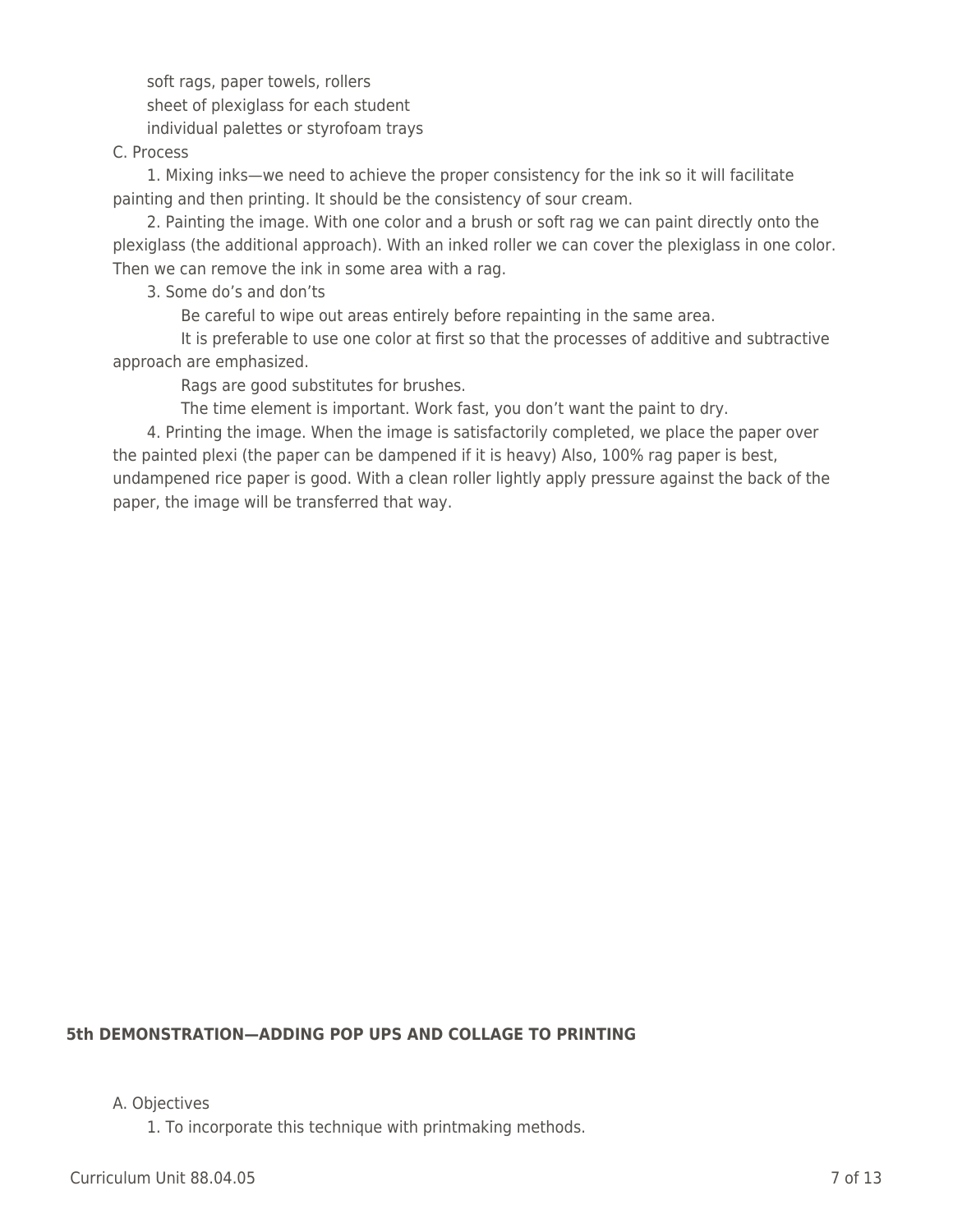### 2. To increase the ways to use space for the print.

B. Materials scissors, rulers, pencils bristol board matting knives

C. Explanation of process. This is a non printmaking demonstration. It needs additional explanation to be handed out. (Page 96) Three folding paper methods will be demonstrated. During the demo we will practice the paper folding, and not add printmaking techniques until each student has done a folding technique. Later, techniques of folding and printmaking will be integrated.

#### (figure available in print form)

The next effort is to adapt the readings for a piece of visual art. Until this point, we have made an effort to design both lessons and readings as a basis of deriving appropriate responses from the students. The themes were chosen by reviewing the books carefully and selecting which were the most prevalent subjects. Donald Hall, for example, in his eagerness to spread his own enthusiasm, makes a selection of the best poetry that will appeal to young people. The same with the short fiction anthology. The first group of readings are handed out. The students are instructed to choose one reading which they will read aloud and then use for their print. Reading the literature aloud is the first step in eliciting responses from the students about meaning and sounds. How do they first respond? Do they respond to the experience, to the setting, or to the mood? In the first group of readings, Kipling's Just So Stories, the animals and their relationships are important. In the story by Kipling called, How the Camel Got His Hump, there are four animals, an ox, a dog, a horse, and a camel. They are concerned about the camel's laziness. Each one can be described through their relationship with the other. They can also be interpreted through color and shape. In the first group of writings, keeping the methods simple along with the writings is important. Learning techniques in printmaklng allow emphasis to be placed on the job of integrating both literature and art.

Making the art requires other awareness. Another means of interpreting literature into art is by way of sound. When the poems are read aloud, the students become acquainted with the sounds of the words. Their response is subconscious and they begin to relate to the written work that way. The artwork is often based on responses that the sounds evoke. The readings are chosen with regard to appealing to all the senses. This includes the visual capacity for sight, the hearing capacity for sound, the sense of smell and the sense of touch. Let us examine some poems where the words are used to elicit sensory responses. William Carlos Williams has a great capacity to elicit visual responses through sound. In the poem, so much depends . . . Williams emphasizes the importance of the visual response in the first line of the poem. This line insists on the importance of what is to follow. To isolate the following three lines—by pass and spaces—is to emphasize the singularity of the individual units and draw closer attention to the redness of the wheelbarrow, to the wetness of the rain, to the whiteness of the chickens. The poem's arrangement releases sounds which grant us a pleasure in sight, in seeing red, rain, and white. Then too, the sounds give pleasure to the mouth. The "w" sounds against the hard consonant sounds make the mouth feel like a musical instrument when saying, wheel barrow, "rain water", and "white chickens".

Other poems by Williams which evoke the senses include Nantucket and this is just to say both in the Hall volume. The Snow Man by Wallace Stevens is about sound and sight. Sea Rose by Hilda Doolittle is about touch and smell. Combining the "pop ups with these poems could be useful to emphasize the images.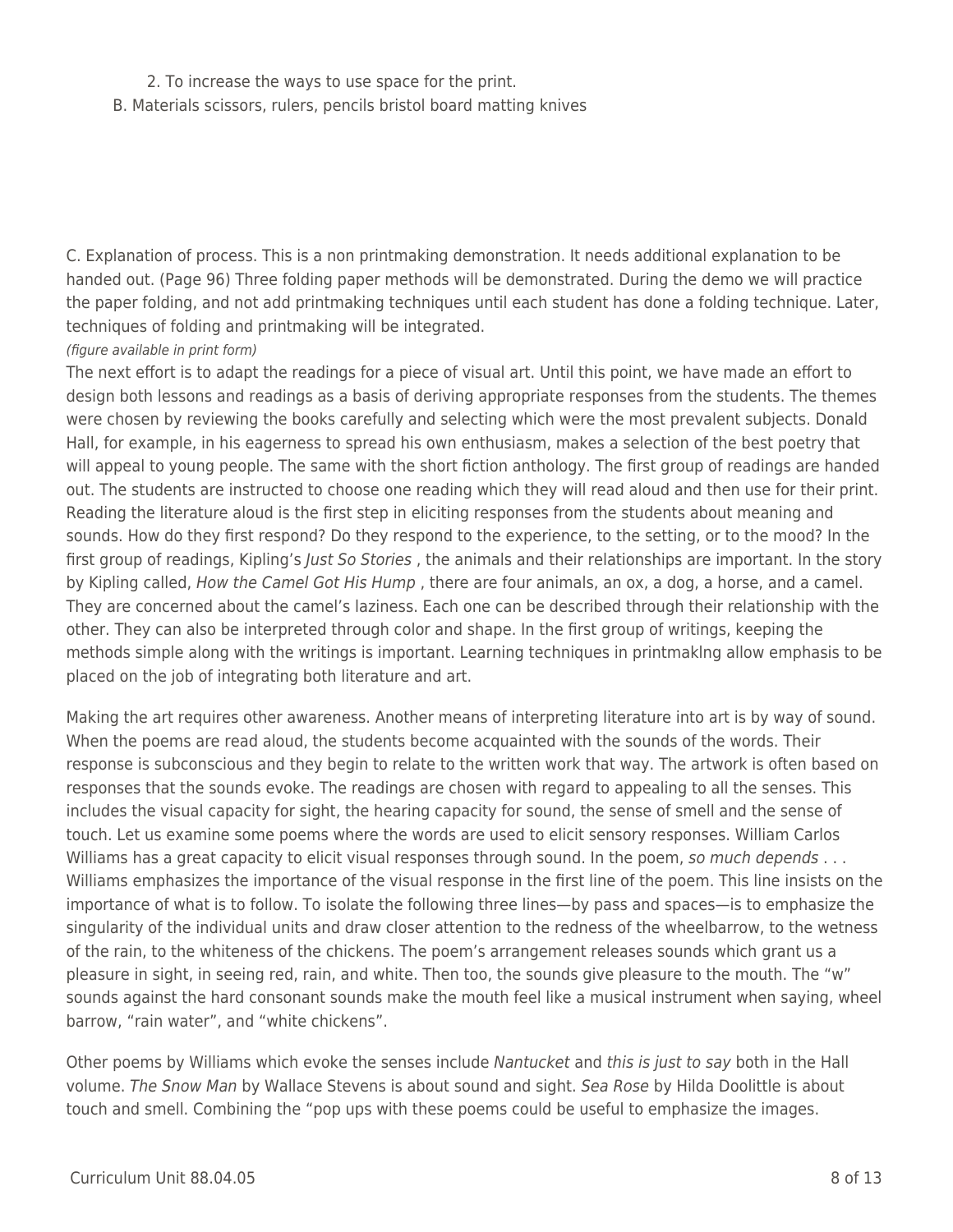Finally, let's compare two narrative prose poems for their interpretations of death. We will then see how differently they lend themselves to artistic interpretation. One is called, "A Dead Seal Near McClure's Beach," by Robert Bly. This is a real experience. It Is about the poet's encounter with a seal who is struggling for life and finally succumbing to death. The other poem by Russell Edson is, "Bringing a Dead Man Back to Life." It has the macabre about it and the unreal. In terms of form, the first poem is told in two paragraphs to designate two single days in time. The second one is broken by phrases which seem disjointed. In Bly's poem, the theme of death Is conveyed through natural description; the seal lies in his natural environment on the beach and his death is a gradual return to the world he knows. Bly uses prose for the details of the world, yet like a poem he leaps across spaces of thought to see inside things. In Russell Edson's poem, he reveals the most fearsome elements about death. The dead man is anything but in his element. He is flounced around at a country fair or a round of night parties. He is not relating to a real life environment. He is a skeleton wearing society's tragic mask. The poets convey two different interpretations. How can we interpret the two poems in regard to space? The Bly poem has a good deal of order and balance, while the "Dead Man" is erratic and unbalanced. Working with the whole space of the paper gives a different sense of order than concentrating the image to the center. Other means of conveying order are through variations of light and dark. Less contrast affords less drama. Changes In size can give more movement and depth.

The element of time allotted to each theme is two weeks. At first, with the newness of printmaking techniques, the receptive adaptation to the written material may be slow. Primary colors are used. Black is not introduced. Growth in the technical abilities is very individual. Sometimes the creative drive to interpret literature is stronger than the skill will allow, but the irregularity of the print can sometimes enhance the end result.

The plan to divide the semester into seven themes is purposeful. It allows enough time for the students to digest the readings and translate them into art. It allows them the opportunity to work with the techniques until a complete print is made or until two versions are complete. They must read all the readings before they make their choices. The outline of themes and readings follow:

# **THEME I CHILDREN'S FANTASY**

Texts— Alice In Wonderland by Louis Carroll Scholastic Book Services, N.Y.C. Just So Stories by Rudyard Kipling Mcmillan London Ltd. Wynken, Blynken and Nod by Eugene Field Hastings House Publishers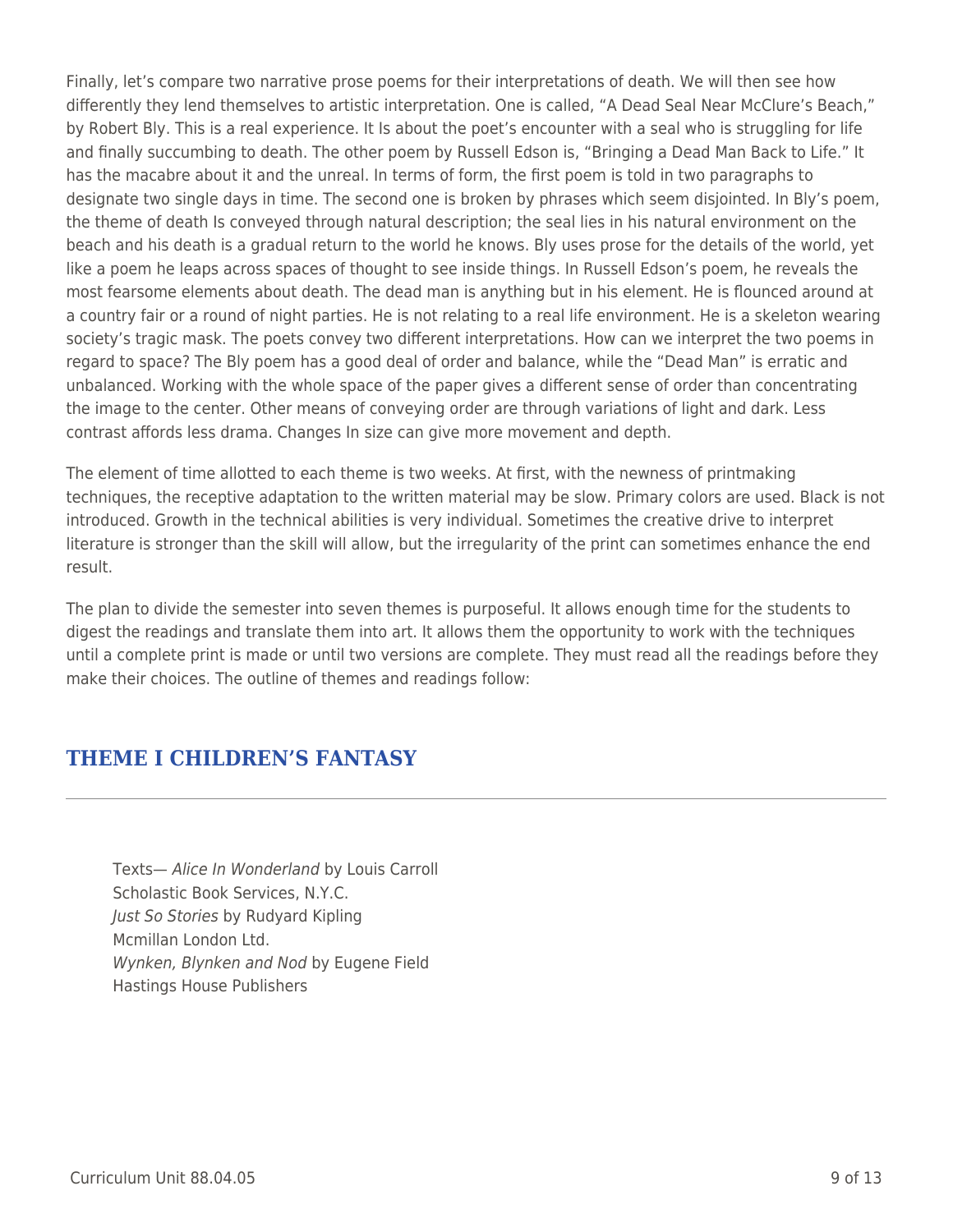READING page WRITER How the Camel Got his Hump 15 Rudyard Kipling The Sing Song of old Man Kangaroo 79 Rudyard Kipling The Elephant's Child 59 Rudyard Kipling How the Leopard Got his Spots 42 Rudyard Kipling Wynken, Blynken & Nod Eugene Field Down the Rabbitt Hole 5 Lewis Carroll A Pool of Tears 16 Lewis Carroll A Mad tea-Party 78 Lewis Carroll The Mock Turtle's Story 107 Lewis Carroll TEXTS FOR THE FOLLOWING SIX PARTS OF THE UNIT ARE:

A. FOR SHORT STORIES: THE NORTON ANTHOLOGY OF SHORT FICTION R. V. CASSILL

B. FOR POETRY: TO READ POETRY DONALD HALL

THEME II: LIFE & DEATH

| POETRY page WRITER             |                                              |
|--------------------------------|----------------------------------------------|
|                                | Spring and all 243 William Carlos Williams   |
| The Dead Seal Near             |                                              |
| McClure's Beach 99 Robert Bly  |                                              |
| Home Burial 140 Robert Frost   |                                              |
| Bringing a Dead Man            |                                              |
| Back to Life 200 Russell Edson |                                              |
| I heard a Fly buzz             |                                              |
| When I died                    | 232 Emily Dickenson                          |
| Proust's Madeleine             | 56 Kenneth Rexroth                           |
| Merlin                         | 347 Geoffrey Hill                            |
| We Real Cool                   | 295 Gwendolyn Brooks                         |
| Spring and Fall                | 226 Gerard Hopkins                           |
|                                | To an Athlete dying Young 227 A. E. Houseman |
| The pasture                    | 140 Robert Frost                             |
| <b>SHORT FICTION</b>           |                                              |
| <b>Barn Burning</b>            | 439 William Faulkner                         |
| <b>Bliss</b>                   | 964 Katherine Mansfield                      |
|                                | Rocking Horse Winner 869 D.H. Lawrence       |
| THEME III. NATURE              |                                              |
|                                | Nantucket 27 William Carlos Williams         |
| Above Pate Valley Gay Snyder   |                                              |
|                                |                                              |

Curriculum Unit 88.04.05 10 of 13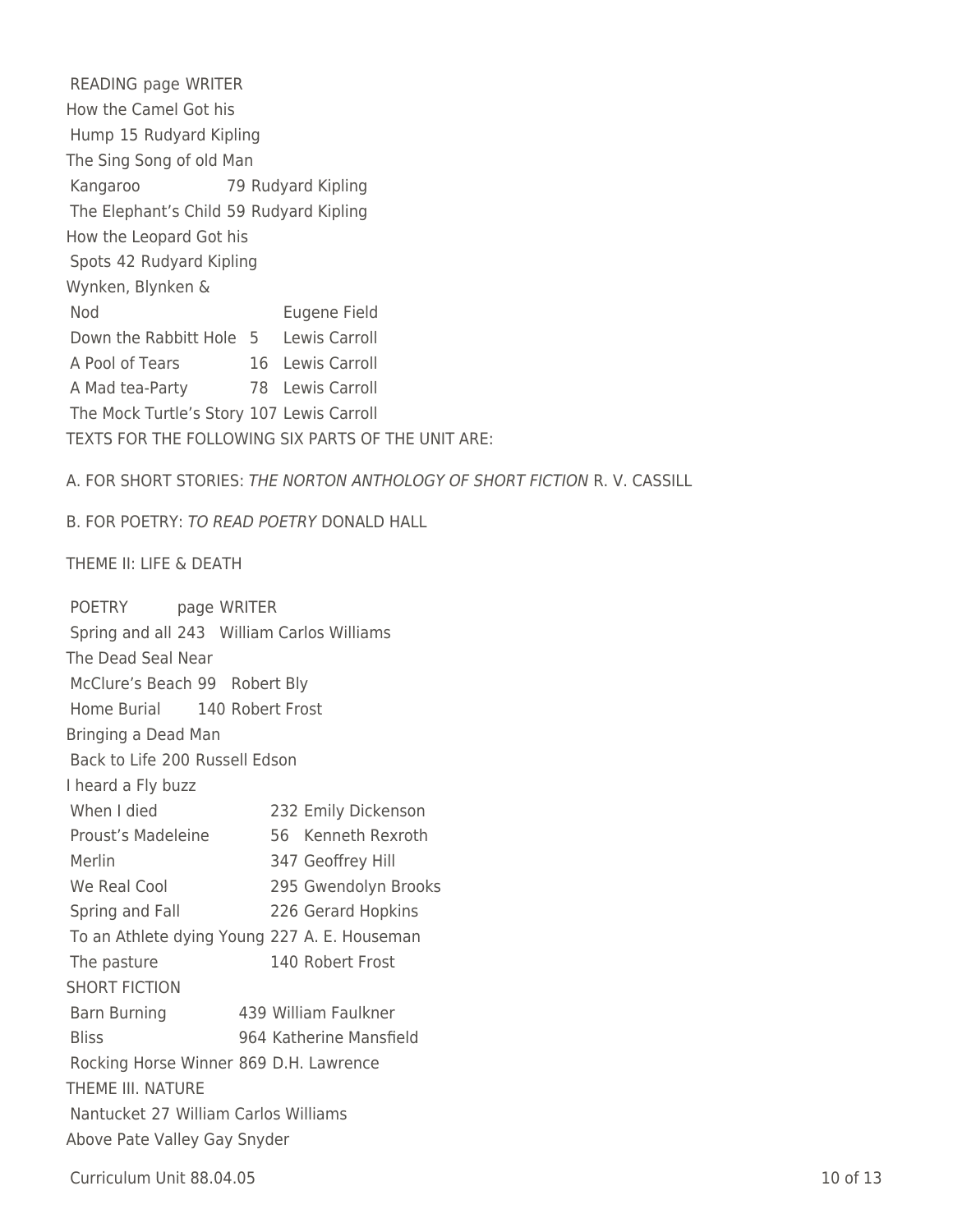## Birches Robert Frost

|                             | After Apple Picking 143 Robert Frost             |
|-----------------------------|--------------------------------------------------|
| Sea Rose                    | 247 H.D.                                         |
|                             | The Snow Man 239 Wallace Stevens                 |
| The Rain                    | 312 Robert Creeley                               |
| Reapers                     | 261 Jean Toomer                                  |
| Voyages                     | 265 Hart Crane                                   |
| October                     | 306 Denise Levertov                              |
|                             | Paring the Apple 323 Charles Tomlinson           |
| <b>SHORT FICTION</b>        |                                                  |
| <b>Kew Gardens</b>          | 1519 Virginia Woolf                              |
|                             | Hills like White Elephants 641 Ernest Hemingway  |
| THEME IV. PEOPLE AND PLACES |                                                  |
| Chicago                     | 237 Carl Sandburg                                |
| That is just to say         | 243 William Carlos Williams                      |
| Marriage                    | 343 Gregory Corso                                |
|                             | A man writes to a part of Himself 312 Robert Bly |
| For My Mother;              |                                                  |
|                             | Genevieve Jules Creeley 313 Robert Creeley       |
| In the Suburbs              | 309 Louis Simpson                                |
| Careers                     | 353 Imamu Ameri Barak                            |
| Virgo Descending            | 356 Charles Wright                               |
| Poem                        | 358 Tom Clark                                    |
| Mr. Bleaney                 | 302 Philip Larkin                                |
| Aubade                      | 303 Philip Larkin                                |
| The River Merchant's Wife,  |                                                  |
| A letter 245 Ezra Pound     |                                                  |
| <b>Short Fiction</b>        |                                                  |
| Sonny's Blues               | James Baldwin<br>16                              |
|                             | Bartleby the Scrivener 1031 Herman Melville      |
| THEME V. ANIMALS            |                                                  |
|                             | The Flower fed Buffalos 238 Vachel Lindsay       |
| The owl                     | 238 Edward Thomas                                |
| The Groundhog               | 270 Edward Eberhart                              |
| The Bear                    | 325 Galway Kinnell                               |
|                             | The Heaven of Animals 304 James Dickey           |
| The Fish                    | 282 Elizabeth Bishop                             |
| The Wild Geese              | 354 Wendell Berry                                |
| The first Dags              | 329 James Wright                                 |
|                             | Lobsters in the Window 322 W.D. Snodgrass        |
| Still, Citizen Sparrow      | 301 Richard Wilbug                               |
| <b>Short Fiction</b>        |                                                  |

Curriculum Unit 88.04.05 11 of 13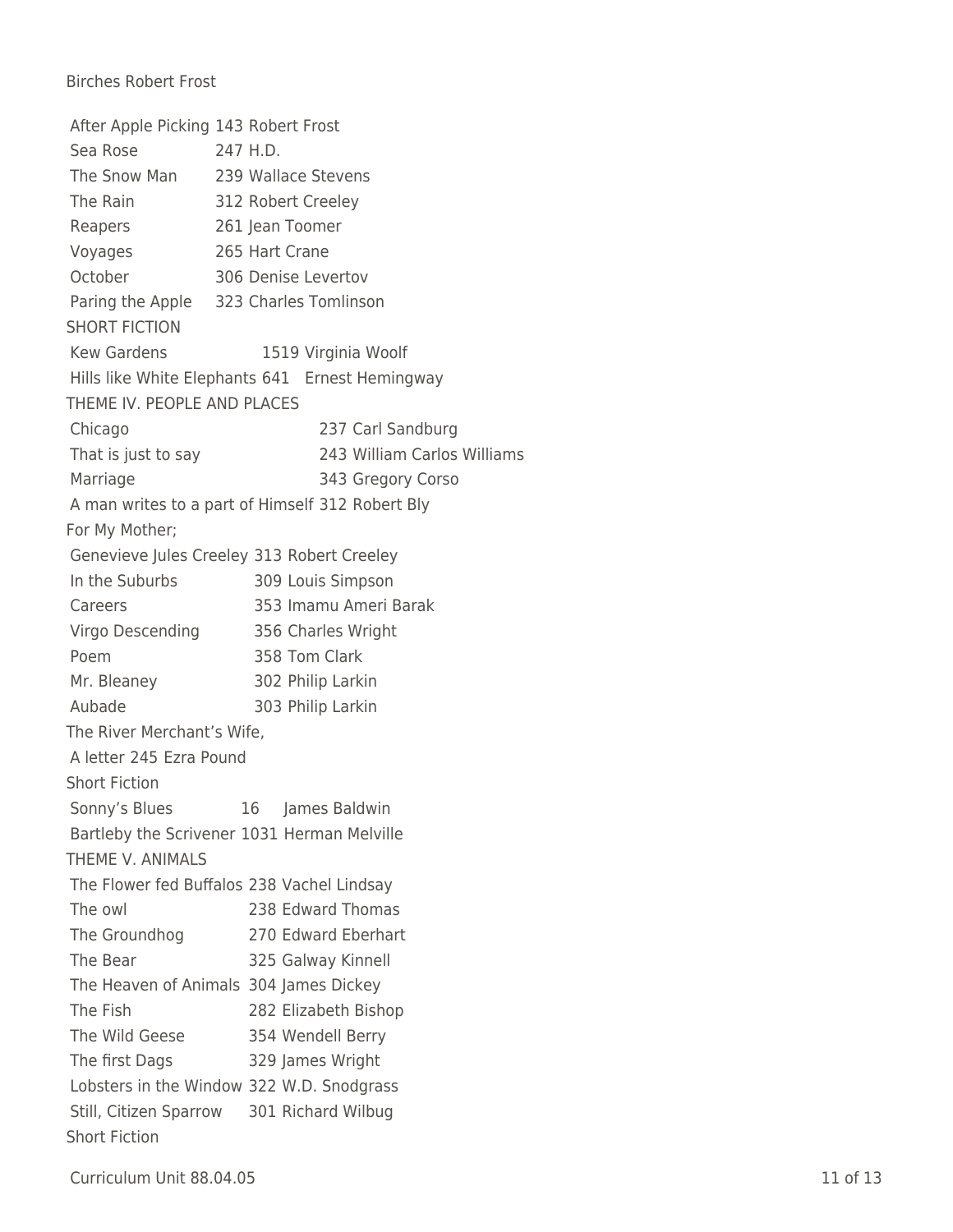The Bear 454 William Faulkner Heart of Darkness Joseph Conrad In a prominent Bar in Secaucus One Day 334 X.J. Kennedy On the debt my mother Owed to Sears Roebuck 332 Edward Dorn April Inventory 321 W. D. Snodgrass Salami 329 Philip Levine next to of course god, america 260 e. e. Cummings The Emperor of Ice-Cream 239 Wallace Stevens The Love Song of J. Alfred Prufrock 251 T. S. Eliot Why I am not a Painter 320 Frank O'Hara Counting the Mad 310 Donald Justice Walt Whitman at Bear Mountain 309 Louis Simpson The Dover Bitch; A criticism of Life 305 Anthony Hecht Short Fiction Rape Fantasies 8 Margaret Atwood The Owl Who was God xxvi James Thurber THEME VII. SPORTS, RELIGION & PATRIOTISM A Deserter 260 Charles Reznikoff Poem, or beauty hurts 259 e.e. Cummings Mr. Vinal America 316 Allen Ginsberg Poems for Black Re-location Centers 352 Etheridge Knight Watergate 353 Imamu Amiri Baraka To an Athlete dying Young 227 A. E Houseman Dulce et Decorum Est 258 Wilfred Owen On the Move 333 Thom Gunn Ode to the Confederate Dead 617 Allen Tate The Man He Killed 224 Thomas Hardy Short Fiction Young Goodman Brown 617 Nathaniel Hawthorne Coach 1298 Mary Robison

# **RESOURCES**

#### I. Bibliography for Teachers

Berger, John. About Looking . New York: (1st American Ed.), Pantheo Books, 1980.